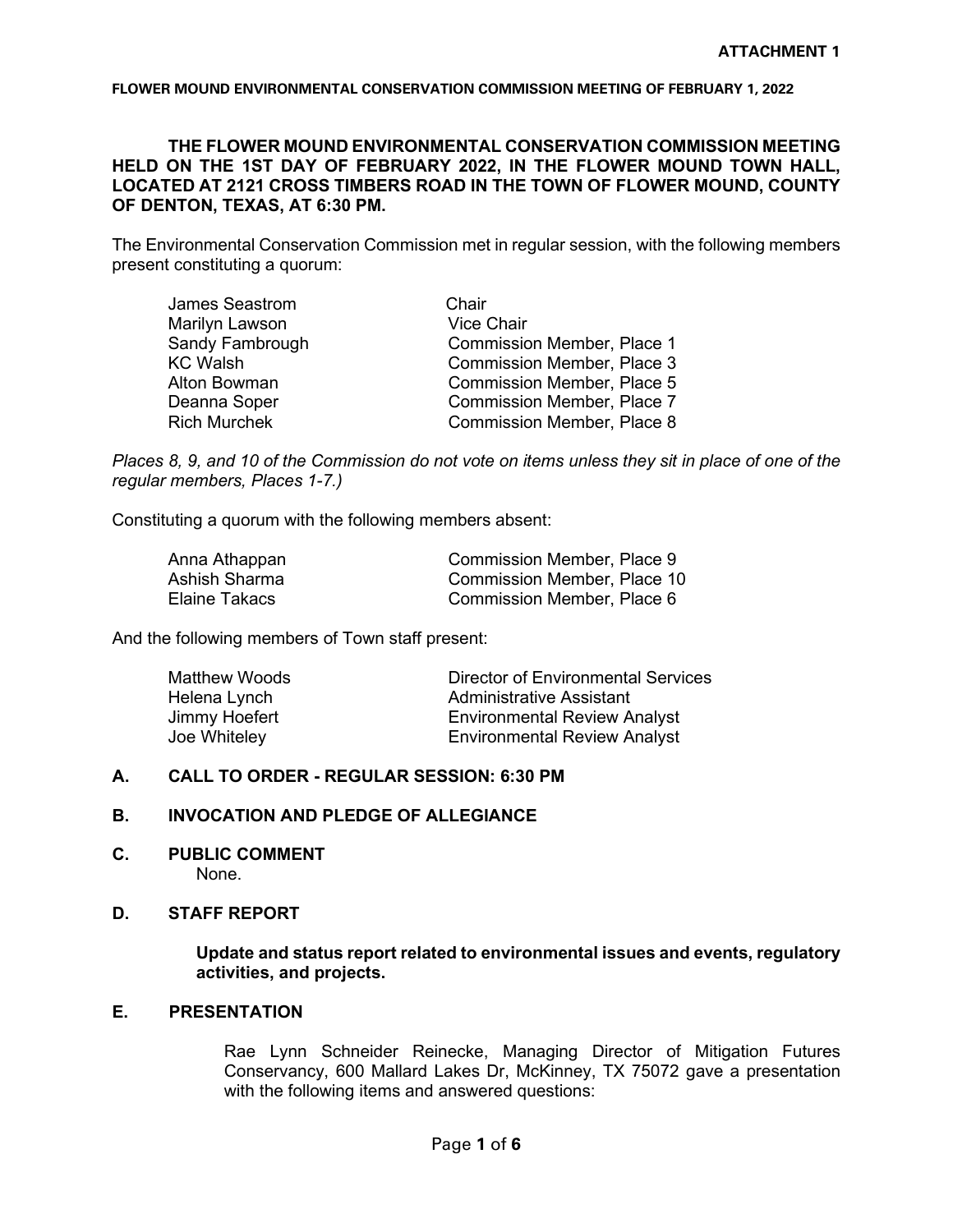- Mitigation Futures Conservancy- Town Lake Conservation Easement
- Town Lake Residential Development Conservation Easement
- Conservation Easement Success
- Conservation Easement Challenges
- Mitigation Futures Conservancy Background Information

## **F. CONSENT AGENDA**

### **1. Consider approval of minutes from the regular meeting of the Environmental Conservation Commission held on January 4, 2022.**

## **Commission Deliberation**

Commission Member Fambrough made a motion to approve the January 4, 2022, minutes as presented. Vice Chair Lawson seconded the motion.

## **VOTE ON THE MOTION**

**AYES: Fambrough, Walsh, Lawson, Bowman, Soper, Murchek NAYS: None ABSTAIN: None**

**The motion passed with a vote of 6-0-0**

## **G. REGULAR ITEM**

**2. Consider an application for a tree removal permit (TRP21-0040) for two (2) specimen trees on Lot 19, Block E of the Montalcino Estates PH 2 subdivision. The property is located at 5012 Castellano Ct.**

## **Staff Presenter**

Jimmy Hoefert, Environmental Services Review Analyst, gave a presentation with the following items and answered questions:

- 5012 Castellano Ct Tree Removal Permit Application
- Project Information
- General Location
- Detailed Location
- Tree Survey
- Specimen Trees Requested for Removal
- Motion/Recommendation

## **Applicant Presenter**

Verity Cox, McAdams, 111 Hillside Dr, Lewisville, TX, 75057 gave a presentation with the following items and answered questions: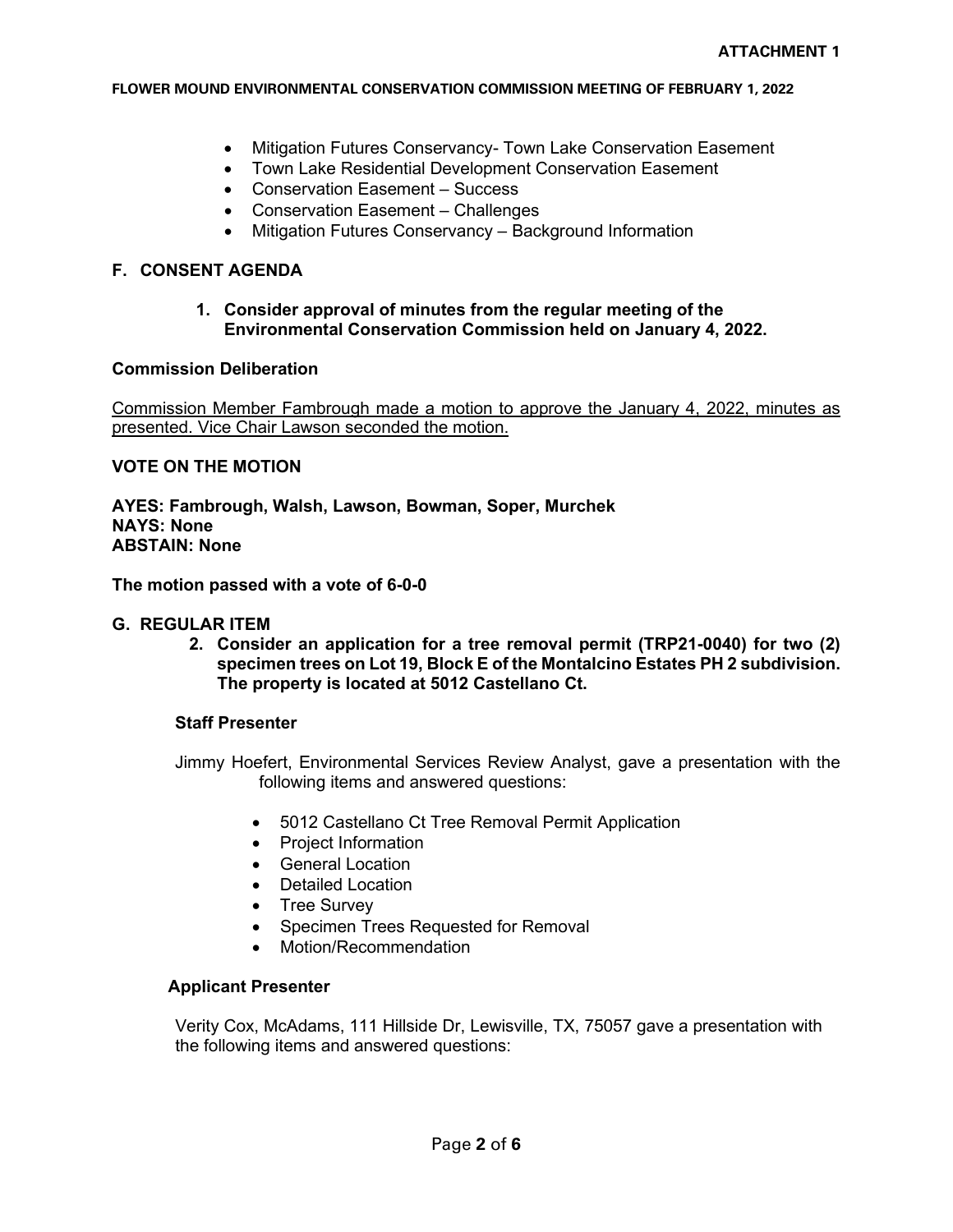- 5012 Castellano Court Tree Removal Permit TRP21-0040
- Letter of intent
- Record plat
- Tree removal permit sign
- Tree #101 Post oak
- Tree #102 Post oak
- Tree survey
- Tree survey with aerial
- Tree canopy impact
- Site design and constraints
- House Location
- Tree Credit Opportunity

## **Commission Deliberation**

Vice Chair Lawson made a motion to recommend approval of the requested permit for two (2) specimen trees on Lot 19, Block E of the Montalcino Estates PH 2 subdivision. The property is located at 5012 Castellano Ct. Commission Member Walsh seconded the motion.

# **VOTE ON THE MOTION**

**AYES: Murchek, Soper, Bowman, Lawson, Walsh, Fambrough NAYS: None ABSTAIN: None The motion passed with a vote of 6-0-0**

*The following item was originally item 5 on the agenda. Chair Seastrom decided to reorder this item.*

> **3. Consider an application for a tree removal permit (TRP21-0038) for one (1) specimen tree on property proposed for development as Cross Timbers Business Park. The property is generally located north of Cross Timbers Road and west of US 377.**

## **Staff Presenter**

Jimmy Hoefert, Environmental Services Review Analyst, gave a presentation with the following items and answered questions:

- Cross Timbers Business Park Tree Removal Permit Application
- Project Information
- General Location
- Detailed Location
- Specimen Tree Survey
- Specimen Trees Requested for Removal
- Motion/Recommendation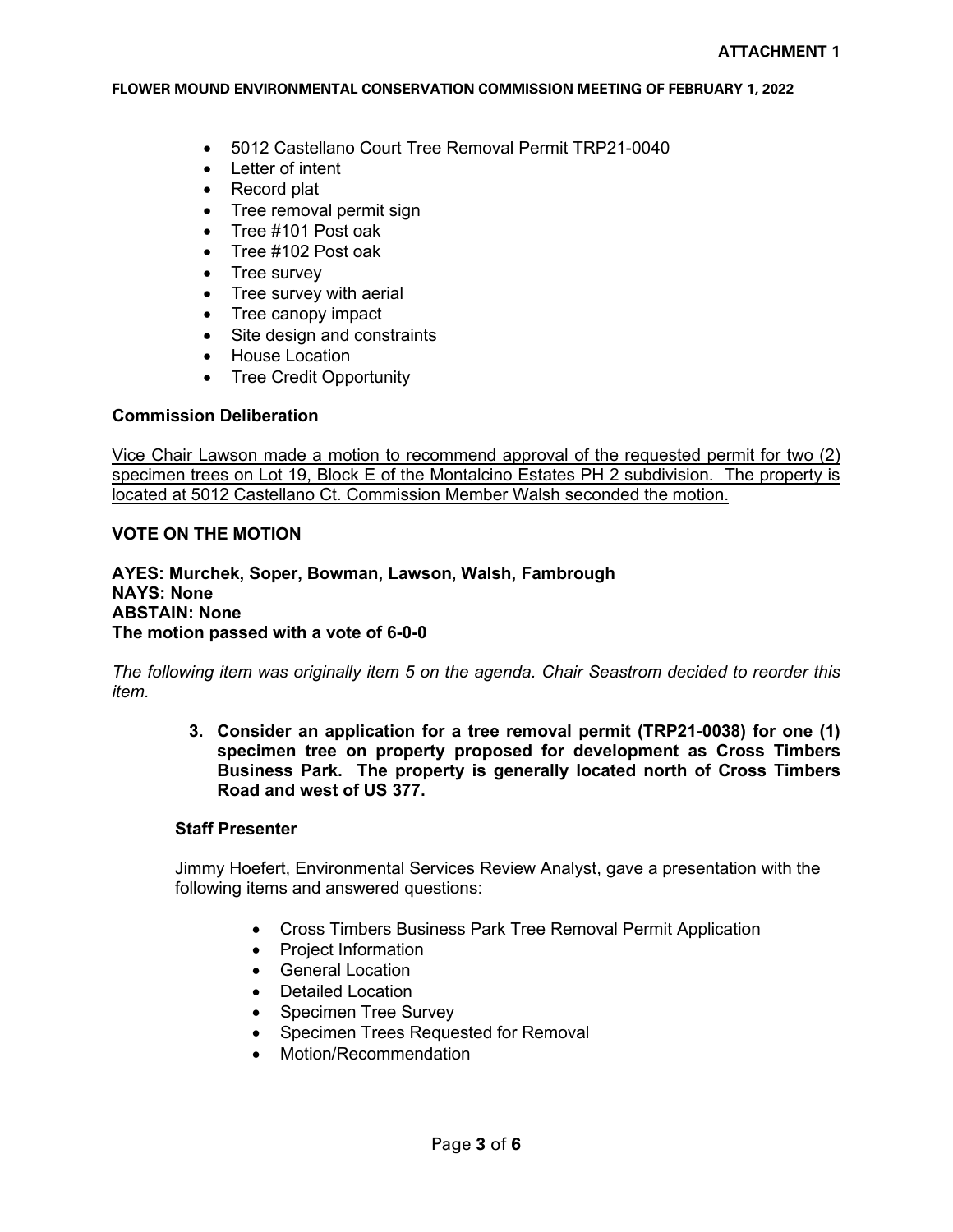## **Applicant Presenter**

Chris Tronzano, with Studio Green Spot, Landscape Architect, 1784 McDermott Dr, Allen, TX, 75013, gave a presentation with the following items and answered questions:

• Concept landscape plan

## **Commission Deliberation**

Commission Member Soper made a motion to recommend approval of the requested permit for the removal of one (1) specimen tree on property proposed for development as Cross Timbers Business Park. The property is generally located north of Cross Timbers Road and west of US 377. Vice Chair Lawson seconded the motion.

# **VOTE ON THE MOTION**

**AYES: Fambrough, Walsh, Lawson, Bowman, Soper, Murchek NAYS: None ABSTAIN: None The motion passed with a vote of 6-0-0**

*Chair Seastrom opened the re-ordered items 3 & 4 at the same time.*

**4. Consider a recommendation to the Planning and Zoning Commission and Town Council of an Open Space Management Plan and Concept Plan for the proposed Townlake Phase 5 & 6 cluster development. The property is generally located south of Cross Timbers Road and east of Scenic Drive.** 

## **Staff Presenter**

Jimmy Hoefert, Environmental Services Review Analyst, gave a presentation with the following items and answered questions:

- Townlake Phase 5 &6 Cluster Development Project
- Cluster Development Option
- Project Information
- Site Location
- ESA Map
- Slope Map
- Open Space Management Plan
- Motion/Recommendation

## **Applicant Presenter**

Logan Hostin, with Toll Brothers, 1711 Woodcreek Dr., Richardson, TX, 75082 gave a presentation with the following items and answered questions:

- Townlake 5 & 6 Open Space
- What does the concept plan look like? Phase 5 site plan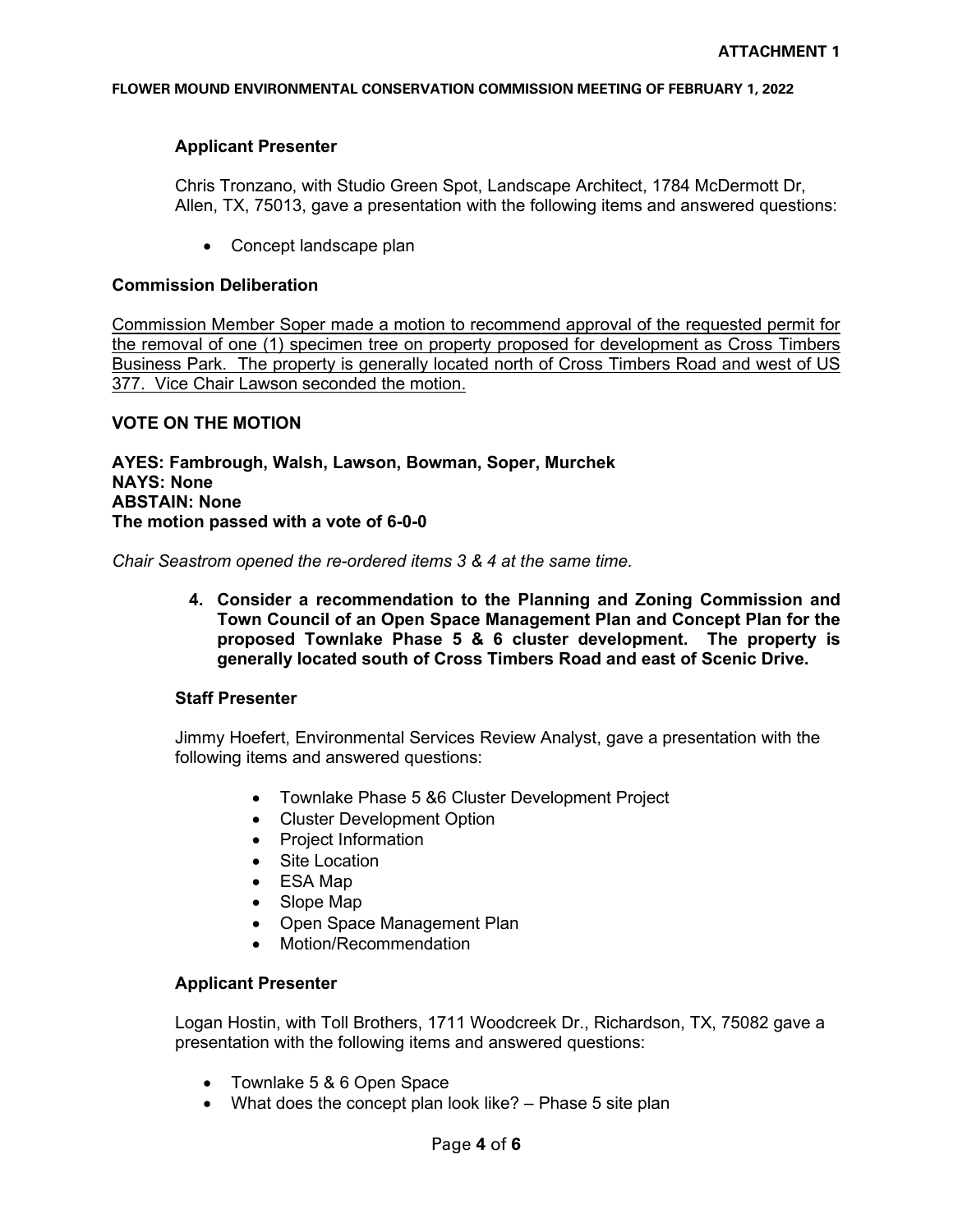- What does the concept plan look like? Phase 6 site plan
- Townlake Open space Plan
- Townlake 5 Open Space Plan
- Townlake 6 Open Space Plan
- Design Criteria Urban design plan
- Design Criteria- Open space view example
- Townlake 5 concept landscape plans
- Milestones

Mike Boswell with Toll Brothers, 2665 Virginia Parkway, Flower Mound, TX, 75022 answered questions.

### **Commission Deliberation**

Commission Member Walsh made a motion to recommend approval to the Planning and Zoning Commission and Town Council of an Open Space Management Plan and Concept Plan for the Townlake Phase 5 & 6 cluster development. The property is generally located south of Cross Timbers Road and east of Scenic Drive. Commission Member Fambrough seconded the motion.

## **VOTE ON THE MOTION**

**AYES: Murchek, Soper, Bowman, Lawson, Walsh, Fambrough NAYS: None ABSTAIN: None The motion passed with a vote of 6-0-0**

> **5. Consider an application for a tree removal permit (TRP21-0036) for fortyseven (47) specimen trees on property proposed for development as Townlake Phase 5 & 6 residential development. The property is generally located south of Cross Timbers Road and east of Scenic Drive.**

## **Staff Presenter**

Jimmy Hoefert, Environmental Services Review Analyst, gave a presentation with the following items and answered questions:

- Townlake Phase 5 & 6 Tree Removal Permit Application
- Project Information
- General Location
- Detailed Location
- Specimen Tree Survey
- Motion/Recommendation

## **Applicant Presenter**

Logan Hostin, with Toll Brothers, 1711 Woodcreek Dr., Richardson, TX, 75082 gave a presentation with the following items and answered questions:

• Extension of Town Lake